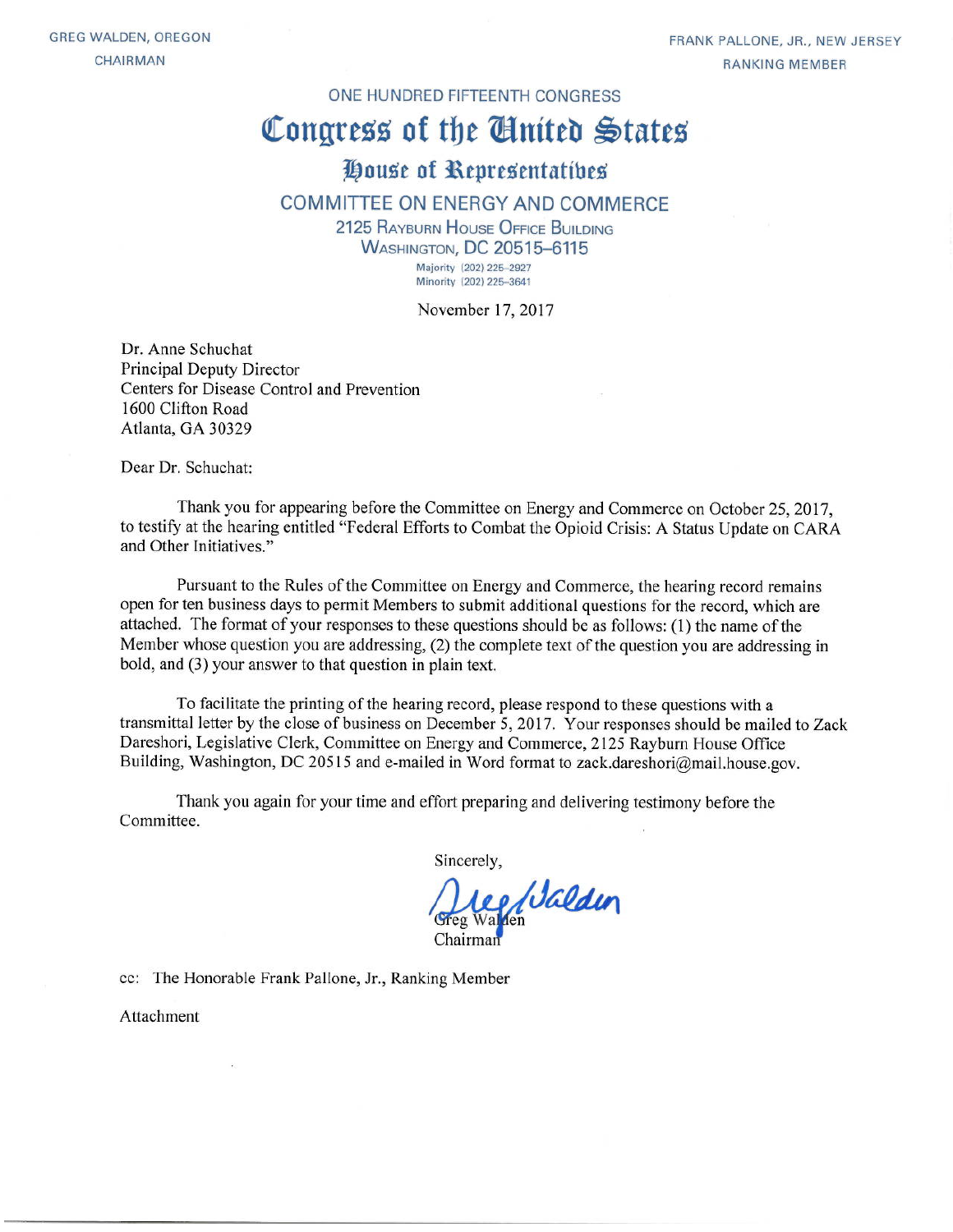# **Attachment — Additional Questions for the Record**

#### **The Honorable Michael C. Burgess**

- 1. The CDC has spoken about the "hidden causalities" of the opioid epidemic in regards to the rise of infectious diseases due to injection drug use. What further can be done to reduce the harms and health care costs associated with the crisis? Does the agency have appropriate authorities to respond to the rise of these infectious diseases?
- 2. The Washington Post has reported on the "rampant spread of Hepatitis C" due to the opioid abuse epidemic. Are we doing a sufficient job identifying those with HCV or HBV and linking them to care?
- 3. The CDC estimated that the total "economic burden" of opioid abuse is \$78.5 billion per year—given the increases in Hepatitis and HIV associated with addiction does this number include concomitant infectious diseases of abusers and then others infected, as well as long term treatment?
- 4. We know that having a better understanding of the epidemic, including where it's hitting Americans the hardest, and why, is essential to building upon and improving the current federal government response. How can we improve the timeliness of data on opioid use and abuse while also maintaining quality of data?

# **The Honorable Joe Barton**

- 1. The techniques for managing acute pain are different from the techniques for managing chronic pain. In fact, some specialties, like dentistry, rarely (if ever) have to treat patients for chronic pain. Even the types of opioids that would be prescribed—long acting versus short acting—are different. The CDC guideline and the current FDA REMS strategy have both focused on managing chronic pain, but what are you doing to help promote more judicious prescribing among those who are not in the business of managing chronic pain?
- 2. What are you doing to promote the delivery of preventive services that help to control acute pain and stop such pain from becoming chronic?

# **The Honorable Gus Bilirakis**

I recently learned about a new initiative from the health insurance industry called the STOP Initiative that will help plans measure how individual providers in their networks are adhering to CDC guidelines for prescribing opioids for chronic pain using claims data to quantitatively track from results. It is my understanding that this is the first industry-wide initiative that will help to measure these guidelines.

- 1. Can you please describe these measures and what they seek to do?
- 2. From your perspective, do you think this type of initiative is something that will help move the needle on the opioid epidemic?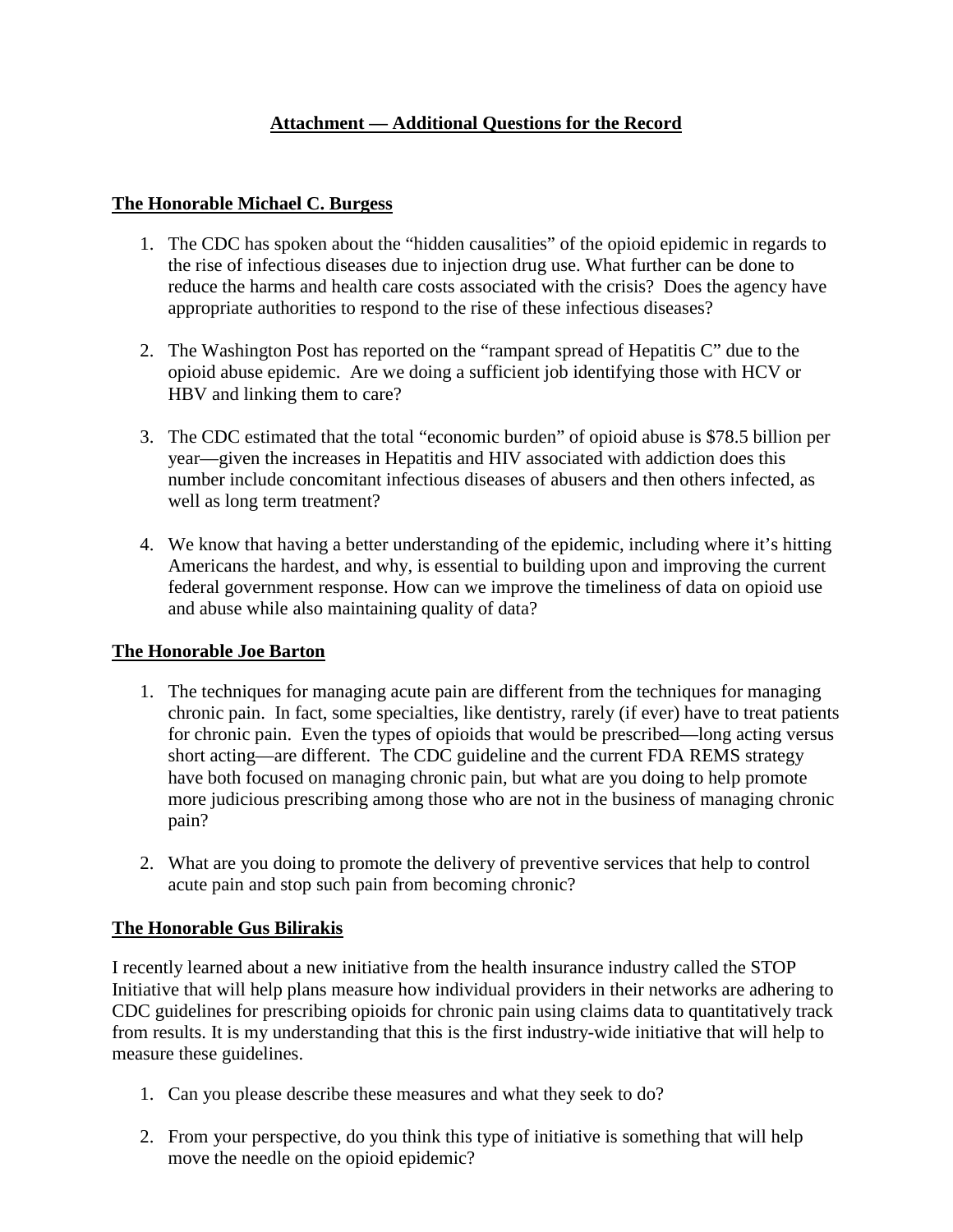3. Do you think more efforts like this are needed to generate tangible results when it comes to adoption of these guidelines?

#### **The Honorable Chris Collins**

- 1. As PDMPs have evolved in recent years, incorporating PDMP data into a prescriber or pharmacist's clinical workflow seems to be the key to ensuring that the data is used effectively while also increasing efficiency and saving time for providers. What are the barriers currently preventing more states from incorporating PDMP data into clinical workflow?
- 2. We know that the "moment of clarity" when a patient realizes they need to go into treatment can be short-lived, and having resources in place to immediately connect patients to treatment is critical to the chances of recovery. When a PDMP does indicate a patient has been "doctor shopping" and potentially has a substance use disorder, what policies are in place to direct them to treatment if they wish to go? If none exist, how could we help encourage them to access treatment at that time?
- 3. Some states such as Massachusetts have started using data as a weapon in the fight against opioids. They are combining data from prescription records, death records, medical examiners… even prisons. For example, they found that a person who is released from jail in Massachusetts has a 56 times greater chance of dying from an overdose than the average person. They are using that information to make better policy decisions, as well as to identify specific individuals who are in need of services. States are supposed to be the laboratories of democracy. What has the CDC learned from states in their use of data analytics? Is there a plan to use data to fight the opioid crisis?"

#### **The Honorable Buddy Carter**

1. What type of education is available, or should be available, to providers on evidencebased prescribing and clinical strategies for abuse-deterrent opioids and understanding when to prescribe immediate release (IR), extended release (ER), and long-acting (LA) opioids?

# **The Honorable Pete Olson**

- 1. Of the grant funding provided for in CARA, how much funding has been allocated to state prescription drug monitoring programs (PDMPs)? Do you think states need additional federal grant funding to improve their PDMP or to fund clinical workflow integrations?
- 2. How does CDC work with federal partners, specifically law enforcement and public safety partners such as the DEA and ONDCP?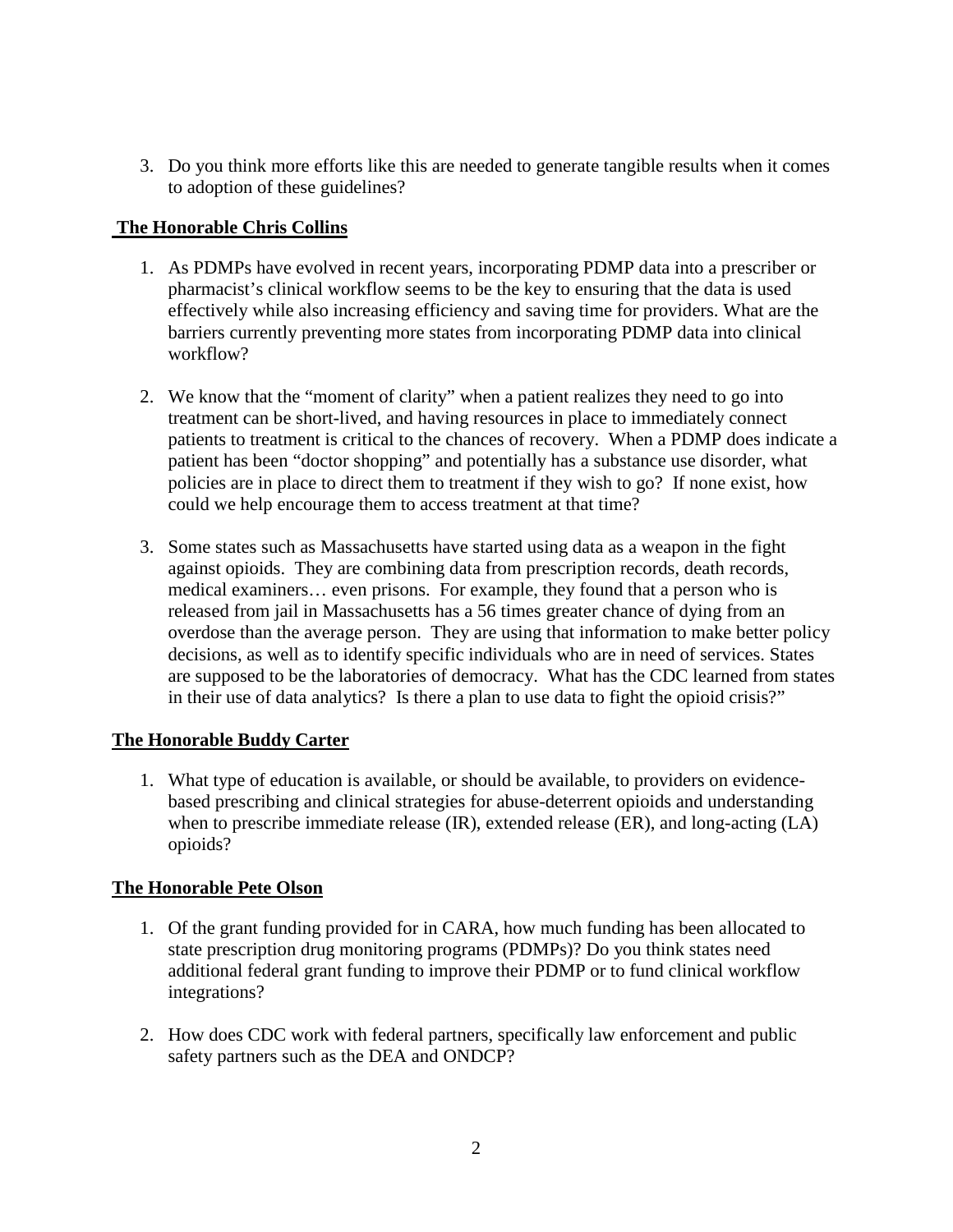#### **The Honorable Susan Brooks**

1. I have heard you say that preventing drug use before it begins is the is the most costeffective way to reduce drug use and its consequences. In your opinion, what are the characteristics of successful prevention intervention programs? Besides lack of resources, what are the barriers to implementing intervention programs?

# **The Honorable Markwayne**

1. According to the CDC, Native Americans have the highest rates of both opioid overdose deaths as well as HCV-related deaths. Does your department engage with these populations around risk factors associated with opioid abuse, including the spread of infectious diseases such as HIV and HCV? Do you currently have the ability to help tribal and public health systems develop programs to alert providers of care for opioid abuse to also test for concomitant infectious diseases and provide a pathway to treatment? Are you engaging in these activities currently, if so, can you please elaborate on these efforts and provide any findings on the results? How could we strengthen the our public health system infrastructure to better respond to the opioid epidemic and its long term health consequences?

#### **The Honorable Gregg Harper**

1. CDC recently launched a communications campaign. Can you tell us about the campaign and how it is being rolled out?

# **The Honorable Leonard Lance**

1. Can you tell us about CDC's opioid surveillance programs, especially in regards to fentanyl? How has CDC improved the timeliness of reporting? What gaps remain in data collection capabilities and how is CDC working to bridge those gaps?

#### **The Honorable Morgan Griffith**

- 1. Prescription drug monitoring programs (PDMPs) are an invaluable tool for preventing "doctor shopping" and diversion of opioid medications. We know that PDMPs are regulated differently from state to state in terms of when/if a provider is required to check them, what information is included in a PDMP, and who has access to this information. Some states also have agreements in place to allow access between their respective PDMPs across state lines. What are ways in which PDMPs can be better utilized to identify instances of addiction to opioids and prevent overdoses? What can be done to improve PDMP sharing across state lines?
- 2. We often hear that not enough states are sharing PDMP data with other states. However, my understanding is that 45 states are now actively sharing PDMP data. For states that are not, the barriers are primarily at the state legislative level and not technological. What are your views on the current state of interstate data sharing? Do you think that states have been doing a better job in recent years of sharing data with their neighboring states (at a minimum) to prevent doctor shopping?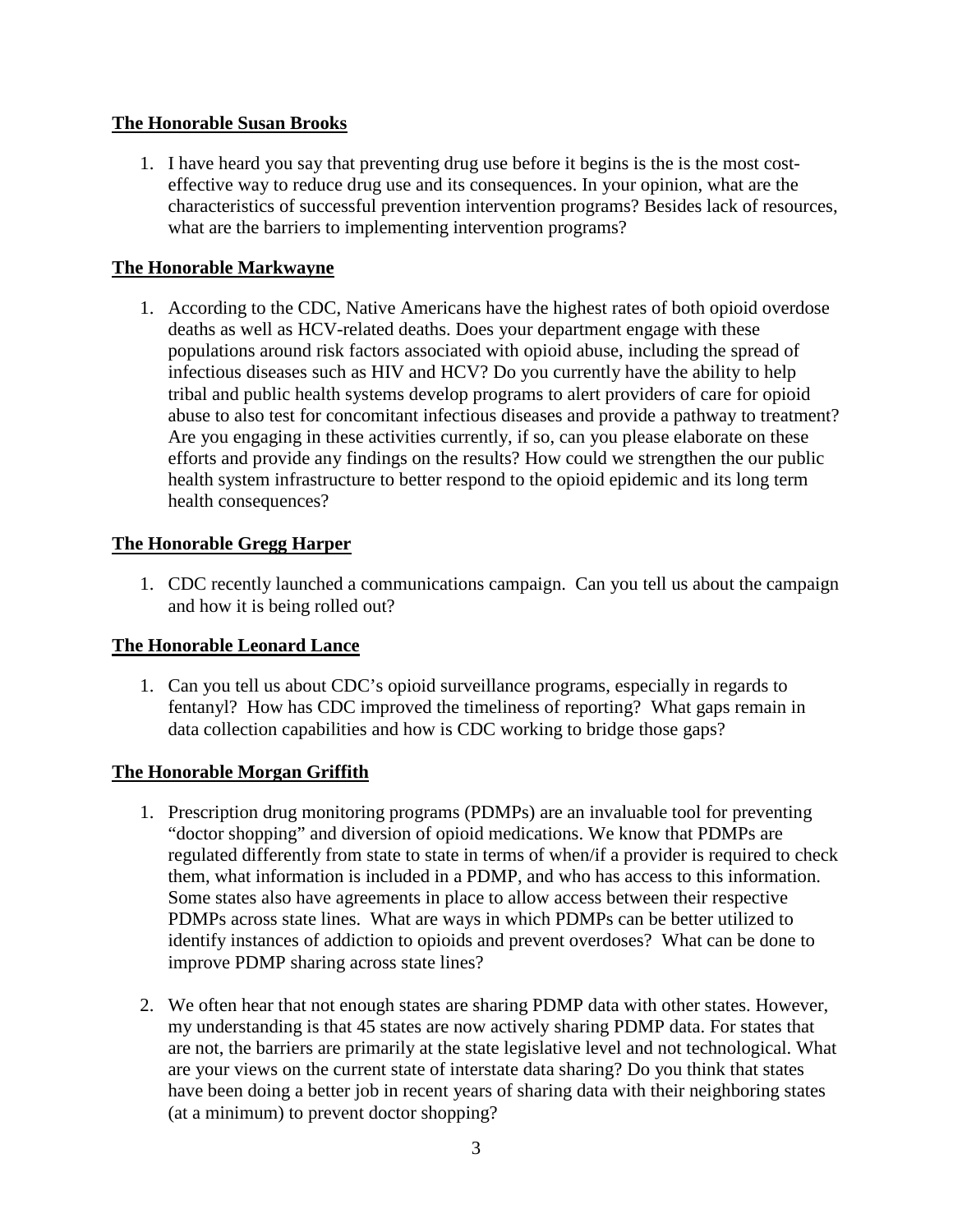#### **The Honorable Ben Ray Lujan**

1. In 2015, 33,000 Americans died from opioids. According to the CDC, almost half of those deaths were from prescription opioids. The New York Times reports that in 2016, overdoses from all drugs was the leading cause of death of people under the age of 50. Drug overdoses now kill more Americans each year than at the height of the HIV epidemic and the worst year for auto accident deaths. The Times and drug use experts attribute the sharp rise in all drug overdose deaths to the rise of opioids. What we need to fight this epidemic is continued and reliable long-term investments in prevention, treatment, recovery, and monitoring.

The President's budget proposal for fiscal year 2018, coupled with other administration initiatives, takes several steps back in the fight against opioid addiction, including a cut in funds for SAMHSA. Overall, the President's proposed budget cuts HHS by 16.2 percent, the CDC by 17 percent and NIH by 19 percent. It cuts funding for addiction research, treatment and prevention. Even the White House Office on National Drug Control Policy would take a 95 percent hit.

- a. Deputy Director Schuchat, do you have all of the tools you need to stop the opioid epidemic?
- b. Given the 17 percent cuts to CDC in the President's budget proposal, what programs relating to the opioid epidemic will be cut? Which programs would have been expanded that will now not be?

#### **The Honorable Paul Tonko**

1. Does the CDC have any data that specifically details overdose death rates or incidence for individuals leaving jail or prison? If not, is there a way for CDC to obtain this data?

# **The Honorable Frank Pallone, Jr.**

1. With 90 percent of addictions beginning in the teenage years, we know there is a critical need for effective drug prevention programming, especially during this current opioid crisis. In the past decade, our national prevention infrastructure has been decimated (including the elimination of funding for the National Youth Anti-Drug Media Campaign) and our ability to educate young people and prevent more teens from becoming addicted is hobbled. We need prevention messages to serve as a counterweight to the proliferation of pro-drug messaging in the media today.

In order to convey the risk of opioid and other drug abuse and reverse the stark addiction and overdose trends that are creating heartbreak in families across the country, investment in prevention messaging is crucial. Regarding Section 102 in CARA- the National Awareness Campaigns provision, can you please tell us what the status of implementation and investment is? What do the various agencies plan to do to move forward with this provision and how can we help?